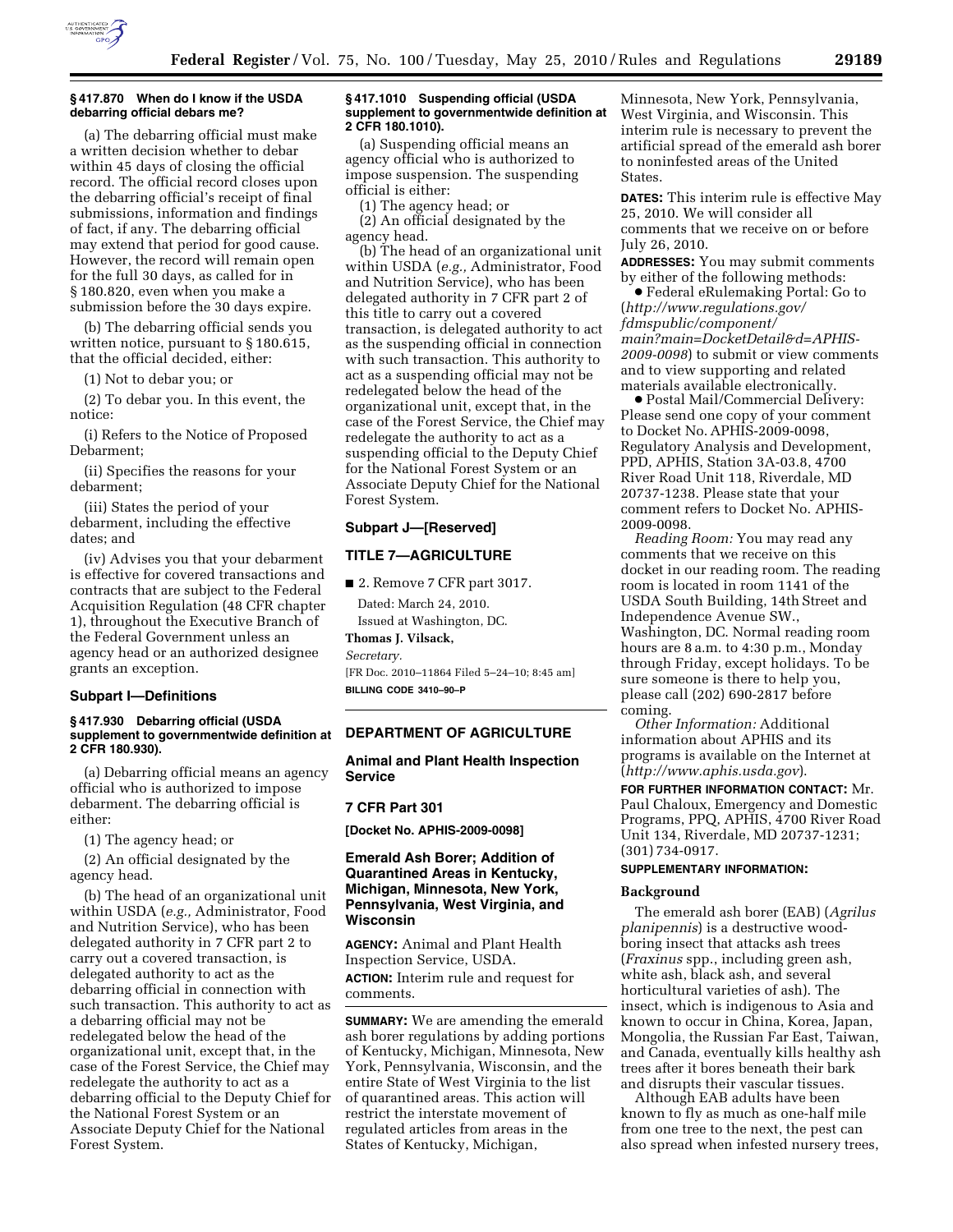logs, or firewood are transported from one region to the next. Ash trees are valuable to the commercial timber industry and are commonly planted in urban areas.

#### *Quarantined Areas*

The EAB regulations in 7 CFR 301.53- 1 through 301.53-9 (referred to below as the regulations) restrict the interstate movement of regulated articles from quarantined areas to prevent the artificial spread of EAB to noninfested areas of the United States. Portions of Illinois, Indiana, Minnesota, Michigan, Ohio, Pennsylvania, West Virginia, and Wisconsin have already been designated as quarantined areas.

Surveys conducted by inspectors of State, county, and city agencies and by inspectors of the Animal and Plant Health Inspection Service (APHIS) have resulted in the detection of infestations of EAB in the States of Kentucky, Michigan, Minnesota, New York, Pennsylvania, West Virginia, and Wisconsin. Officials in each of those States (except West Virginia, which has opted to adopt a statewide quarantine) have quarantined the infested areas and, in some cases, neighboring areas to prevent the spread of EAB to noninfested areas. By establishing these quarantined areas, the States of Kentucky, Michigan, Minnesota, New York, Pennsylvania, West Virginia, and Wisconsin have restricted the intrastate movement of regulated articles from the quarantined areas. However, Federal regulations are necessary to restrict the interstate movement of regulated articles from the quarantined areas within those six States and from the entire State of West Virginia to prevent the spread of EAB to other States.

The regulations in § 301.53-3(a) provide that the Administrator of APHIS will list as a quarantined area each State, or each portion of a State, where EAB has been found by an inspector, where the Administrator has reason to believe that EAB is present, or where the Administrator considers regulation necessary because of its inseparability for quarantine enforcement purposes from localities where EAB has been found.

Less than an entire State will be designated as a quarantined area only under certain conditions. Such a designation may be made if the Administrator determines that: (1) The State has adopted and is enforcing restrictions on the intrastate movement of regulated articles that are equivalent to those imposed by the regulations on the interstate movement of regulated articles; and (2) the designation of less than an entire State as a quarantined

area will be adequate to prevent the artificial spread of EAB.

In accordance with these criteria and the recent EAB findings described above, we are amending § 301.53-3(c) to add Boone, Bourbon, Campbell, Carroll, Fayette, Franklin, Gallatin, Grant, Greenup, Harrison, Henry, Jefferson, Jessamine, Kenton, Oldham, Owen, Pendleton, Scott, Shelby, Trimble, and Woodford Counties in Kentucky; Alger, Chippewa, and Luce Counties in Michigan; Hennepin and Ramsey Counties in Minnesota; Cattaraugus and Chautauqua Counties in New York; Armstrong, Indiana, Juniata, Washington, and Westmoreland Counties in Pennsylvania; the entire State of West Virginia; and Brown, Kenosha, Milwaukee, Racine, and Waukesha Counties in Wisconsin to the list of quarantined areas.

#### **Emergency Action**

This rulemaking is necessary on an emergency basis to help prevent the spread of EAB to noninfested areas of the United States. Under these circumstances, the Administrator has determined that prior notice and opportunity for public comment are contrary to the public interest and that there is good cause under 5 U.S.C. 553 for making this rule effective less than 30 days after publication in the **Federal Register**.

We will consider comments we receive during the comment period for this interim rule (see **DATES** above). After the comment period closes, we will publish another document in the **Federal Register**. The document will include a discussion of any comments we receive and any amendments we are making to the rule.

## **Executive Order 12866 and Regulatory Flexibility Act**

This interim rule is subject to Executive Order 12866. However, for this action, the Office of Management and Budget has waived its review under Executive Order 12866.

We are amending the EAB regulations by adding areas in Kentucky, Michigan, Minnesota, New York, Pennsylvania, and Wisconsin and the entire State of West Virginia to the list of areas quarantined because of EAB. As a result of this action, the interstate movement of regulated articles from those areas is restricted. This action is necessary to prevent the artificial spread of the EAB from infested areas in the States of Kentucky, Michigan, Minnesota, New York, Pennsylvania, West Virginia, and Wisconsin into noninfested areas of the United States.

We have prepared an economic analysis for this interim rule. The analysis, which considers the number and types of entities that are likely to be affected by this action and the potential economic effects on those entities, provides the basis for the Administrator's determination that the rule will not have a significant economic impact on a substantial number of small entities. The economic analysis may be viewed on the Regulations.gov Web site (see **ADDRESSES** above for instructions for accessing Regulations.gov). Copies of the economic analysis are also available from the person listed under **FOR FURTHER INFORMATION CONTACT**.

#### **Executive Order 12372**

This program/activity is listed in the Catalog of Federal Domestic Assistance under No. 10.025 and is subject to Executive Order 12372, which requires intergovernmental consultation with State and local officials. (See 7 CFR part 3015, subpart V.)

#### **Executive Order 12988**

This rule has been reviewed under Executive Order 12988, Civil Justice Reform. This rule: (1) Preempts all State and local laws and regulations that are in conflict with this rule; (2) has no retroactive effect; and (3) does not require administrative proceedings before parties may file suit in court challenging this rule.

#### **Paperwork Reduction Act**

This interim rule contains no new information collection or recordkeeping requirements under the Paperwork Reduction Act of 1995 (44 U.S.C. 3501 *et seq*.).

#### **List of Subjects in 7 CFR Part 301**

Agricultural commodities, Plant diseases and pests, Quarantine, Reporting and recordkeeping requirements, Transportation. ■ Accordingly, we are amending 7 CFR

part 301 as follows:

## **PART 301—DOMESTIC QUARANTINE NOTICES**

■ 1. The authority citation for part 301 continues to read as follows:

**Authority:** 7 U.S.C. 7701-7772 and 7781- 7786; 7 CFR 2.22, 2.80, and 371.3.

Section 301.75-15 issued under Sec. 204, Title II, Public Law 106-113, 113 Stat. 1501A-293; sections 301.75-15 and 301.75-16 issued under Sec. 203, Title II, Public Law 106-224, 114 Stat. 400 (7 U.S.C. 1421 note).

■ 2. In § 301.53-3, paragraph (c) is amended as follows:

■ a. Under the heading Michigan, under Upper Peninsula, by revising the entry